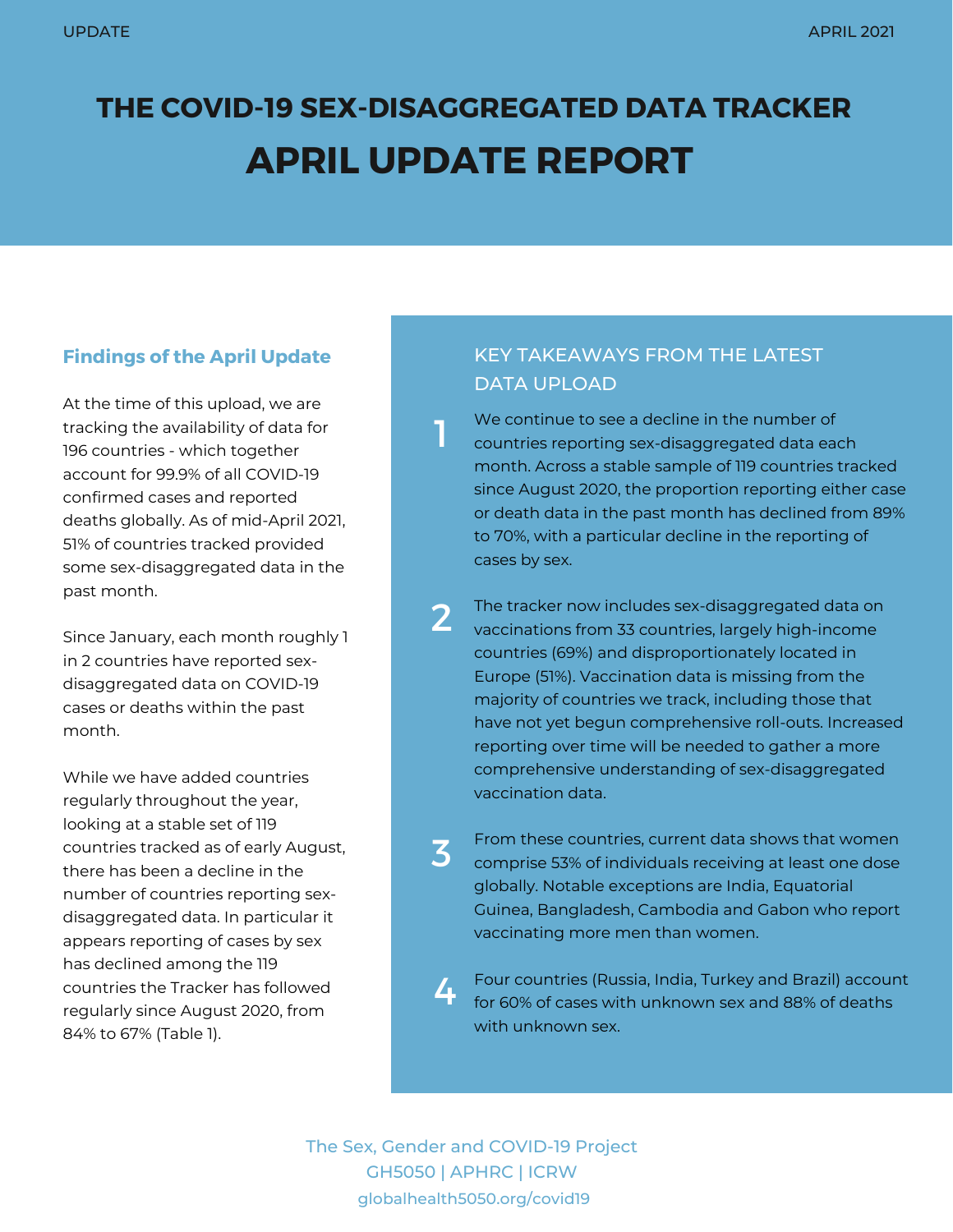## **Global availability of sex-disaggregated data**

The proportion of total cases where sex is known has increased to roughly 6 out of 10 cases by mid-April, from 5 out of 10 in December 2020. The proportion of total deaths where sex is known has remained at 7 out of 10. This increase in cases is likely fuelled by reporting from a small number of countries with a high proportion of global cases; globally, the number of countries reporting sex-disaggregated data has been declining since August 2020 (Table 1).

These gaps can continue to be filled if countries continue to report this data, and those who have not been reporting consistently or at all begin or resume reporting this data.

There remains an absence of data on non-binary and transgender populations. We have not located any national-level COVID-19 surveillance data on non-binary or transgender populations. Two states in India have reporting data on cases and deaths among nonbinary populations, although only one is still currently reporting.

#### Table 1. Percent of 119 Countries Tracked Regularly since August 2020 Reporting Sex-Disaggregated Data

| <b>Variable</b>                  | <b>Aug 2020</b> | <b>Oct 2020</b> | <b>Jan 2021</b> | <b>Apr 2021</b> |
|----------------------------------|-----------------|-----------------|-----------------|-----------------|
| Case Data by Sex in Past Month   | 84%             | 70%             | 71%             | 68%             |
| Death Data by Sex in Past Month  | 60%             | 57%             | 57%             | 55%             |
| Both Data by Sex in Past Month   | 55%             | 48%             | 55%             | 53%             |
| Either Data by Sex in Past Month | 89%             | 79%             | 73%             | 71%             |

## Figure 1. Percent of 119 Countries Tracked Regularly since August 2020 Reporting Sex-Disaggregated Data

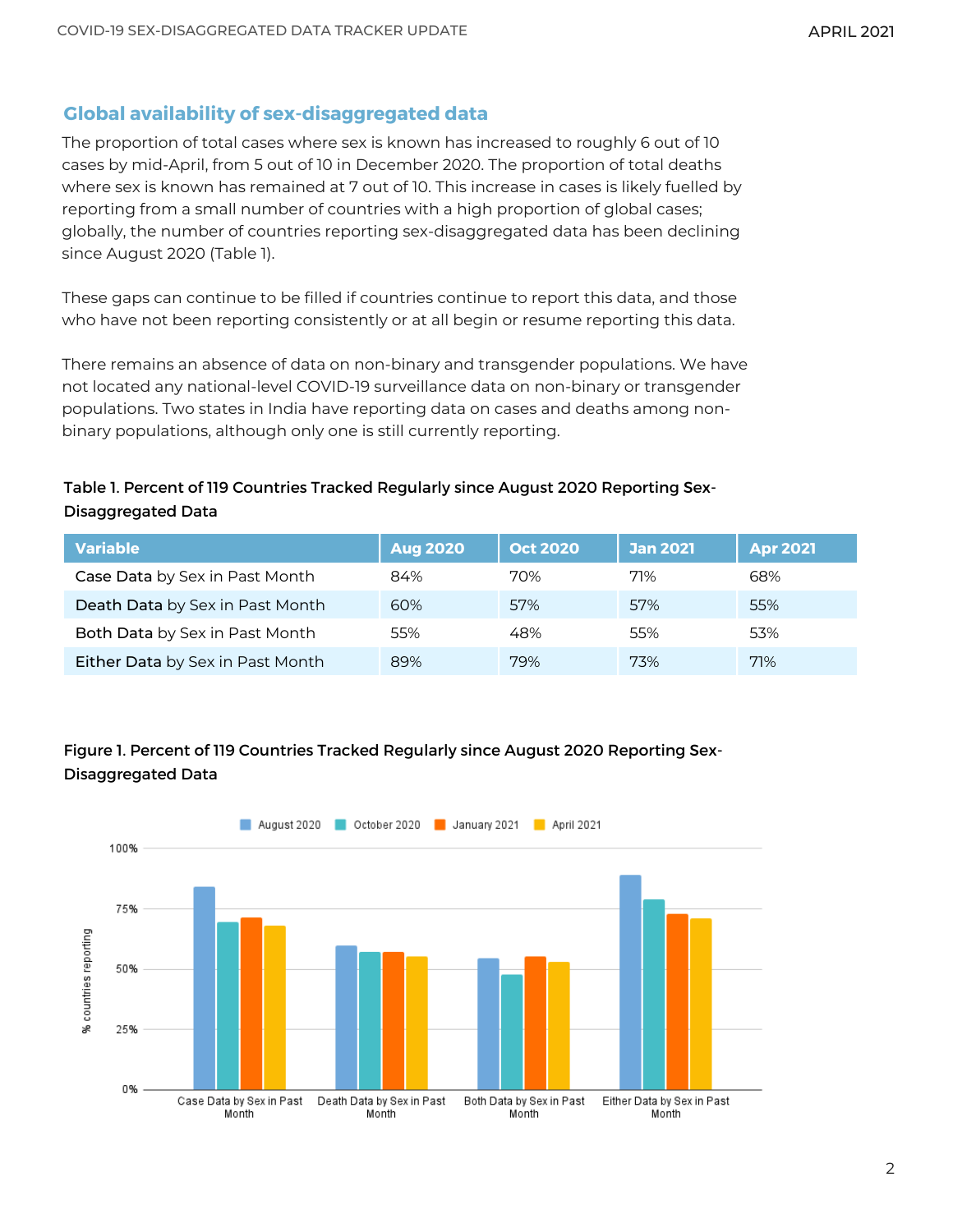

#### Fig 2. Number of Global COVID-19 Cases where the Sex is Known, December 2020 - April 2021

#### Fig 3. Number of Global COVID-19 Deaths where the Sex is Known, December 2020 - April 2021

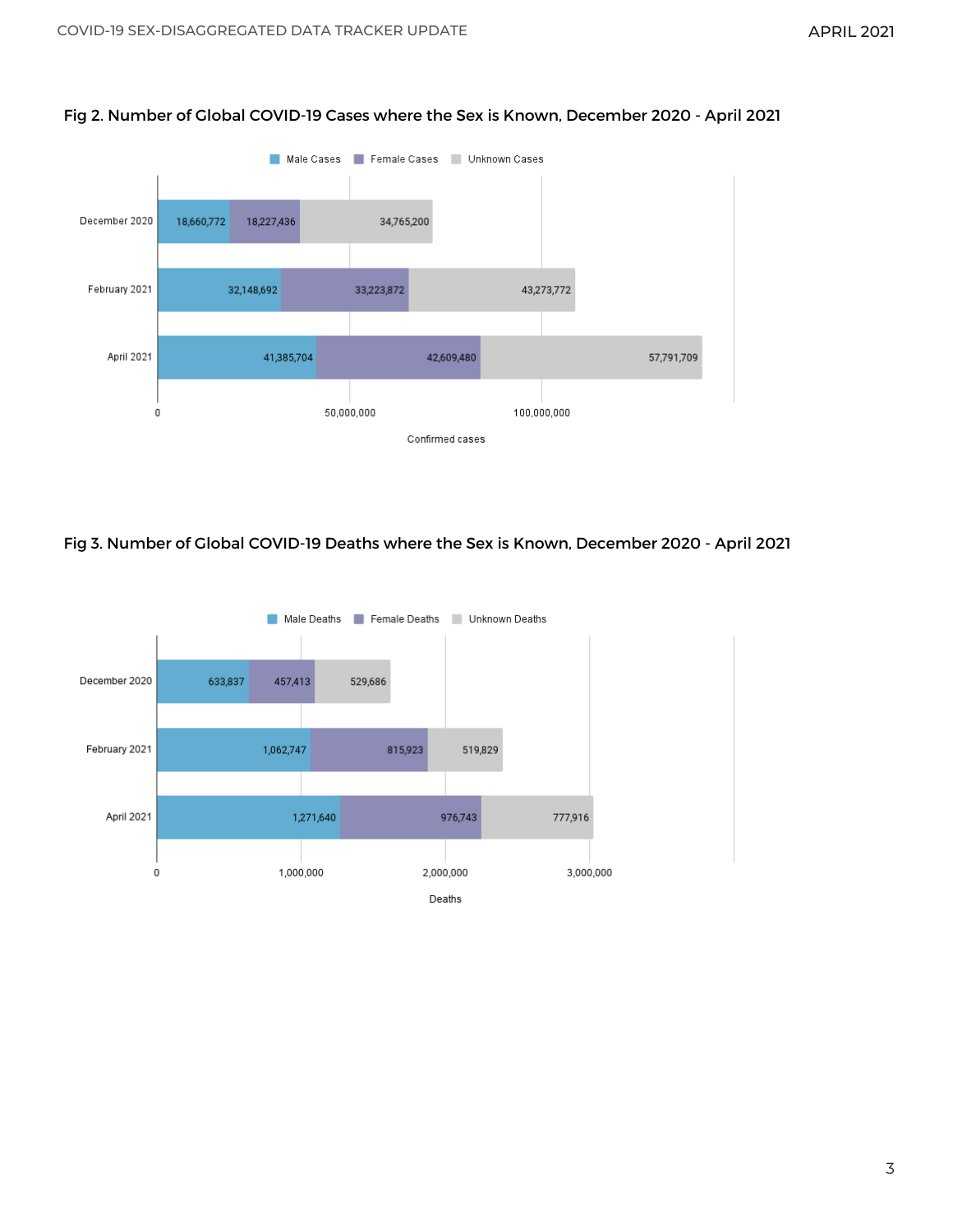# **Gaps in the availability of nationally-reported sex-disaggregated data on COVID-19**

At the time of this upload, across the 10 countries with the highest number of confirmed cases globally, there are four countries with notable gaps in the availability of sexdisaggregated data (Table 2).

Russia has never reported any sex disaggregated data on cases or deaths. We have not been able to locate sex disaggregated data in India for cases since early September and deaths since May and for either cases and deaths for Turkey since October. We have not been able to obtain sex disaggregated case data for Brazil since December and deaths since February. Between these countries, they account for 60% of cases with unknown sex and 88% of deaths with unknown sex.

### Table 2. Availability of Sex-Disaggregated Data within ${}_{\rm l}$ the Past Month amongst Countries with the Highest COVID-19 Caseload as of this Update

| <b>Country</b>              | <b>Cases</b> | <b>Deaths</b> |
|-----------------------------|--------------|---------------|
| <b>USA</b>                  | Reporting    | Reporting     |
| India                       | Sept 2020    | May 2020      |
| <b>Brazil</b>               | Dec 2020     | Feb 2021      |
| France                      | Reporting    | Reporting     |
| Russia                      | Never        | Never         |
| Turkey                      | Oct 2020     | Oct 2020      |
| United Kingdom <sup>2</sup> | Reporting    | Reporting     |
| Italy                       | Reporting    | Reporting     |
| Spain                       | Reporting    | Reporting     |
| Germany                     | Reporting    | Reporting     |

*Date indicates the last month where sex-disaggregated data was located for that country.*

Countries report sex-disaggregated data inconsistently and incompletely across all key indicators. A notably smaller proportion of countries reported sex-disaggregated data in the past month than have ever reported such data over the course of the pandemic (Figure 4).

In the past month, 49% (97) of the 196 countries being tracked reported sex-disaggregated case data and 37% (72) reported sex-disaggregated death data, which was consistent with the proportion reporting in January. Forty-four countries who had previously reported case data by sex and 35 who had previously reported death data by sex were no longer reporting.

<sup>&</sup>lt;sup>1</sup> According to the World Health Organization, <u><https://covid19.who.int/></u>

<sup>2</sup> Data for the United Kingdom is reported separately for England, Northern Ireland, Scotland and Wales in the COVID-19 Sex-Disaggregated Data Tracker. All are currently reporting sex-disaggregated data on cases and deaths.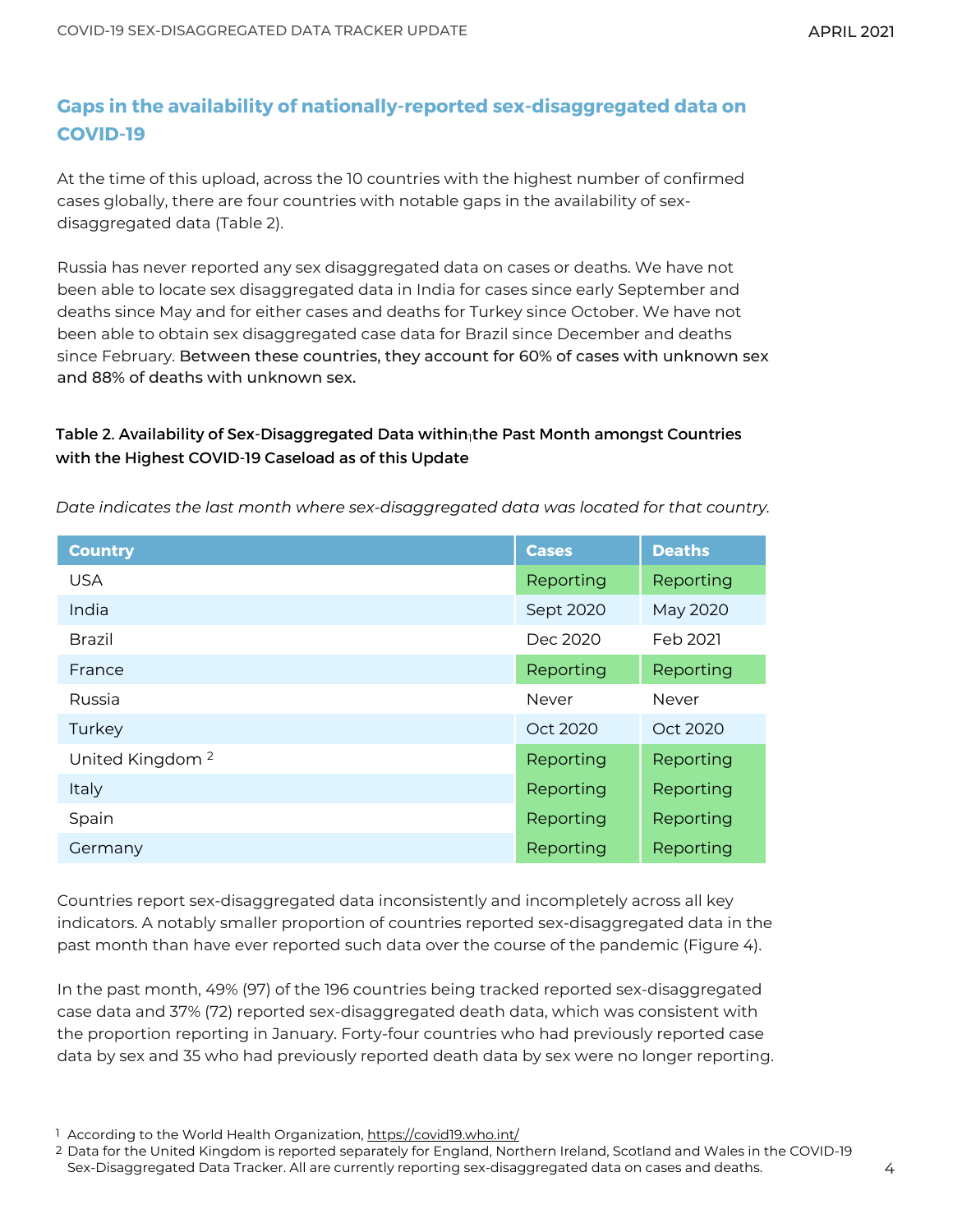## Fig 4. Number of Countries Reporting Sex-Disaggregated Data by Indicator, Ever and in the Past Month, across 196 Countries as of April 2021



## The full list of countries reporting on each variable and the corresponding data can be found [here.](https://globalhealth5050.org/the-sex-gender-and-covid-19-project/the-data-tracker/?explore=variable)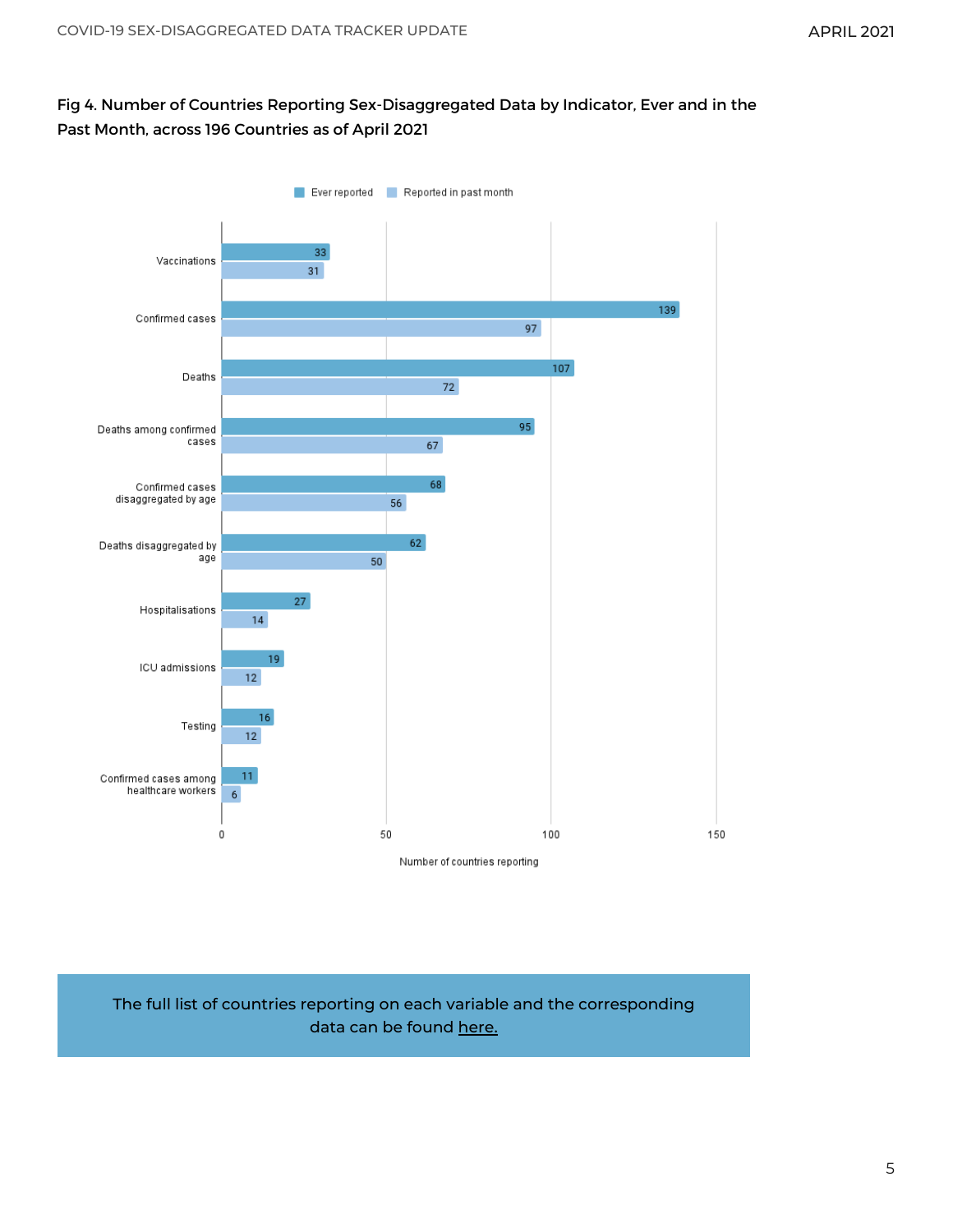## **Global gender differences along the COVID-19 clinical pathway**

Figure 5 shows the distribution of testing, confirmed cases, hospitalisations, ICU admissions and deaths in men and women across all available global data. This distribution varies along the pathway, with more women than men getting tested for COVID-19, and men and women accounting for similar numbers of confirmed cases. The gender gap grows further along the pathway, with men accounting for a higher proportion of hospitalisations (53%), ICU admissions (64%) and deaths (57%) (Figure 5).

Globally, these proportions have remained fairly stable over time. Proportions vary widely by country, but for individual countries these proportions are also largely consistent through time. Country-data on each of these variables can be explored [here.](https://globalhealth5050.org/the-sex-gender-and-covid-19-project/the-data-tracker/?explore=country)



#### Fig 5. Global COVID-19 Clinical Pathway as of April 2021, % male / % female

## **Gender differences in COVID-19 vaccinations**

Since late 2020, countries have been rolling out COVID-19 vaccinations, though with considerable cross-country variation in the timing of initiation and scope of their vaccination campaigns. To date, limited data is available globally on the recipients of vaccines.

When the Tracker began collecting sex-disaggregated data on COVID-19 vaccinations in January 2021 only 3 countries were providing vaccination data by sex. By February, 13 countries had this data and as of late April, 33 countries had published sex-disaggregated vaccination data.

There is considerable variation in how countries are reporting vaccination data, with some reporting sex-disaggregated data on doses distributed, some on individuals vaccinated and others reporting both first and second doses by sex. As with other indicators used here, standardised reporting globally by sex would greatly simplify aggregating global measures and making cross-country comparisons.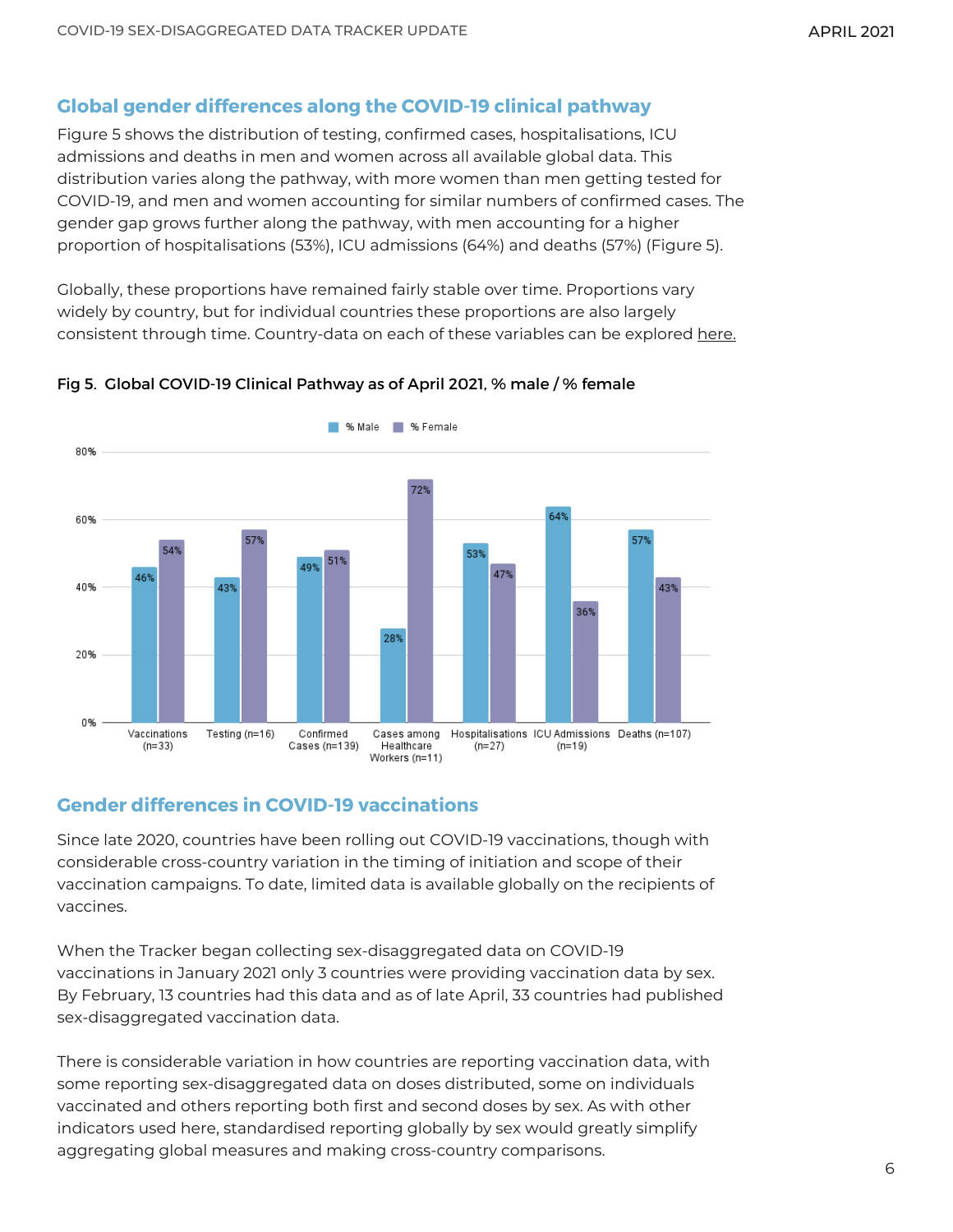Sex-disaggregated vaccination data come disproportionately from Europe (17 of 33 countries, 51%) and high income countries (22 countries, 69% of those reporting), which reflects patterns in global vaccine distribution being [concentrated](https://www.nytimes.com/interactive/2021/world/covid-vaccinations-tracker.html) in Europe and North America and among high income countries.

Across the countries reporting, women continue to make up a larger share of those who have been vaccinated, with women comprising 53% of individuals receiving at least one dose globally. Across 28 of the 33 countries tracked, more women have received at least one dose of a vaccine than men (Figure 6a). Notable exceptions are India, Equatorial Guinea, Bangladesh, Cambodia and Gabon who report vaccinating more men than women.]

Among the 19 countries providing sex disaggregated data for individuals receiving two doses, women overall comprise 57% of the individuals having received two doses (Fig 6b). Only New Zealand reported slightly more men than women having received two doses of vaccination (53% male), however more recent data shows a higher proportion of women now having received two doses.







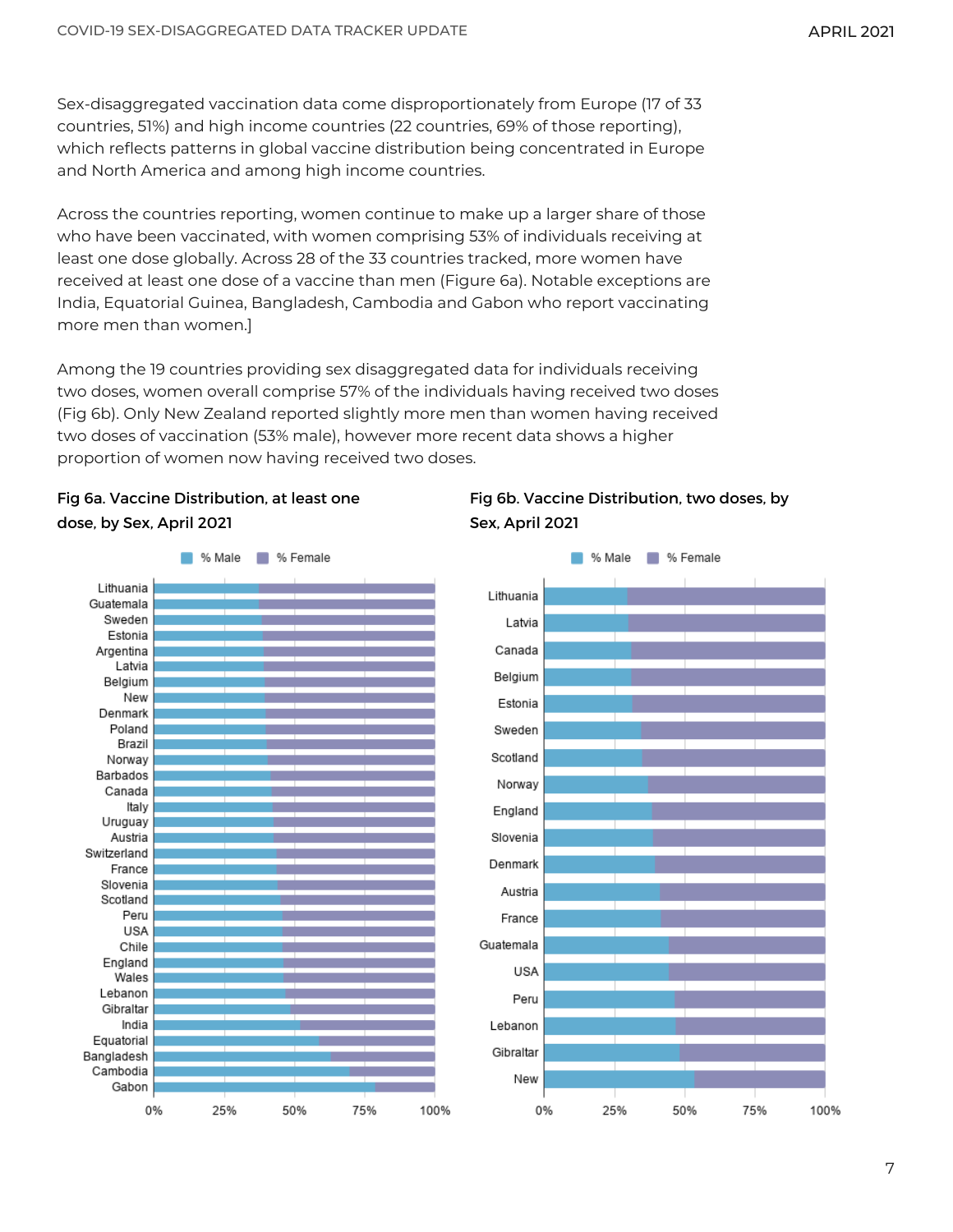#### Fig 7a. Proportion of population vaccinated with at least one dose, by Sex, April 2021

Figure 7b. Proportion of population vaccinated with two doses, by Sex, April 2021



# **Vaccination data disaggregated by both age and sex**

Twelve countries provide data by age and sex which allows for further analysis of gender disparites in vaccination, particularly given the age-specific roll-out of vaccines in many locations.

In the majority of countries, when looking at the proportion of the population who have been vaccinated with at least one dose, women and men seem to have comparable coverage, particularly at older ages. However, looking at the proportion of the population that has received two doses, women are faring better than men in most countries.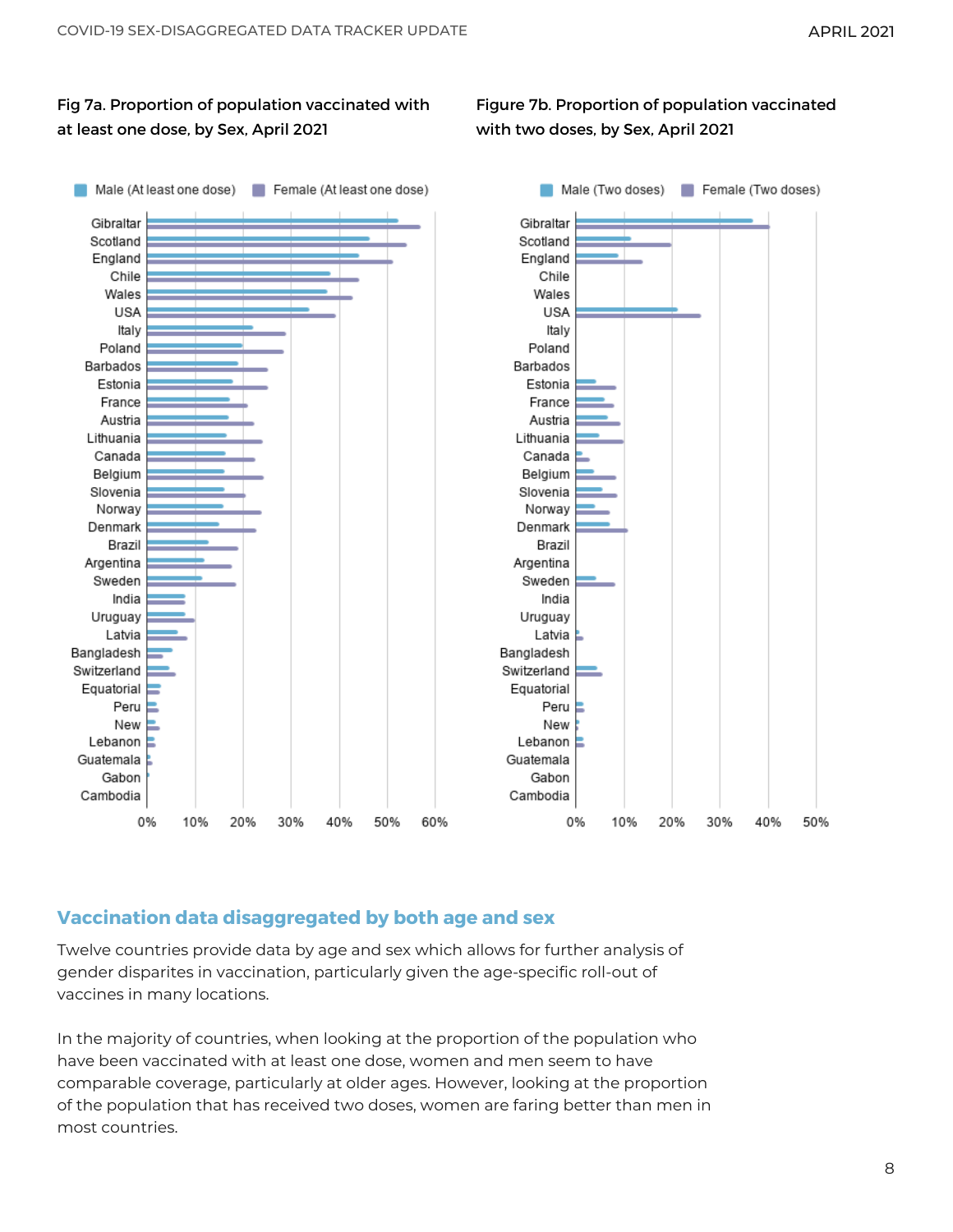In several countries, the gap in vaccination coverage between men and women in the older age group is smaller than for younger age groups. In many countries, however, the disparity in vaccination coverage between men and women persists in the age groups of 65 or 70 and older. The persistent disparity observed among older populations suggests that such disparities are not merely a function of the overrepresentation of women in groups prioritised by vaccine policy, at least in some countries.





 $^{\rm 3}$  Due to the age-breakdowns provided by countries, it was not possible to ensure the same age categories across countries. For that reason, Norway, Chile and Austria are shown for different age categories than the other countries, which show 70+. Additionally, the youngest age for which vaccine data were provided varied by country.